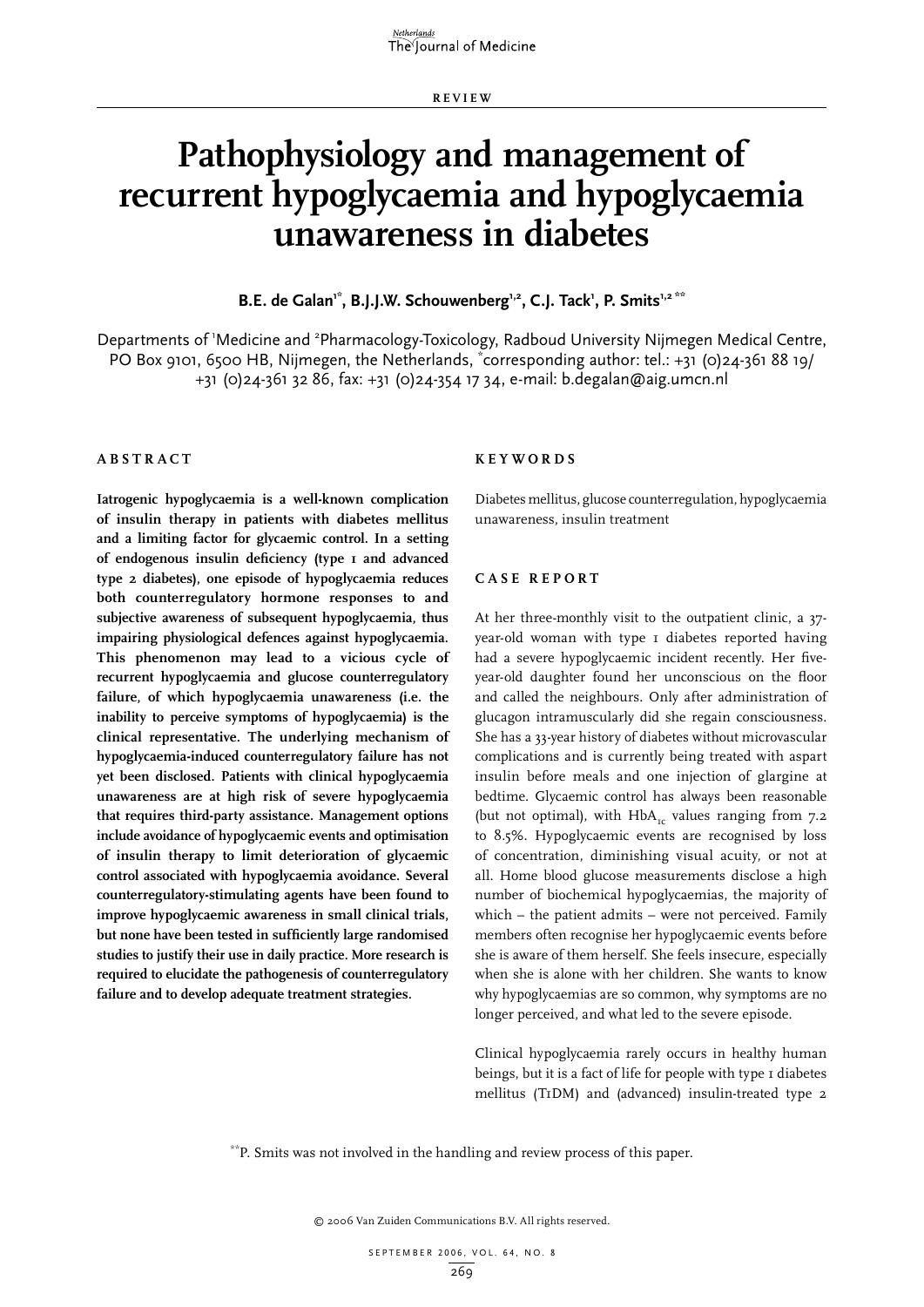diabetes (T2DM). Hypoglycaemia is feared by many patients not only because of the associated physical discomfort, but mainly because of the risk of cognitive function deterioration that may lead to loss of personal control and adequate conscious behaviour, and eventually to coma. Iatrogenic hypoglycaemia has been described ever since the introduction of insulin,<sup>1</sup> and especially those patients attempting to optimise glycaemic control may suffer multiple episodes a week.<sup>2</sup> Numerous studies, including the Diabetes Control and Complications Trial (DCCT)<sup>3</sup> and United Kingdom Prospective Diabetes Study (UKPDS),<sup>4</sup> have established the inverse relationship between  $HbA_{rc}$ and risk for hypoglycaemic events. Despite recent advances in insulin treatment, however, iatrogenic hypoglycaemia remains the principal barrier to obtaining true glycaemic control, i.e. blood glucose values that remain within normoglycaemic limits for an indefinite period of time.<sup>5</sup> Thus, microvascular and macrovascular complications of diabetes associated with chronic hyperglycaemia are to a certain extent the consequence of (the risk for) hypoglycaemia. By far not all hypoglycaemic events are recognised, which leads to underreporting of events and increases the risk of hypoglycaemia complicated by coma or epileptic seizures, as the current case exemplifies. In this article, we discuss the pathophysiology of hypoglycaemia in diabetes, its potential to cause harm, and the implications of hypoglycaemia in daily clinical practice, including tactics to reduce its frequency.

#### **Role of insulin in risk for hypoglycaemia**

When discussing potential causes of a hypoglycaemic event with a diabetic patient, it is common to search primarily for the classical risk factors for hypoglycaemia such as missed meals, excess insulin administration, alcohol consumption, and physical activity or sport. However appropriate this may be, many instances of hypoglycaemia are not the result of patient mistakes, but relate to imperfections in therapeutic insulin as opposed to endogenous insulin. In the nondiabetic individual, endogenous insulin release is instantaneous and tailor-made to the amount of carbohydrates that enter the circulation or to any other increase in the blood glucose level. Moreover, after its release by the pancreatic  $\beta$ -cell, insulin first reaches the liver via the portal vein to stimulate hepatic glycogen synthesis and to inhibit hepatic gluconeogenesis. Within the liver, insulin is degraded by approximately  $50\%$ ,<sup>6,7</sup> so that only half of the insulin released reaches the periphery to stimulate skeletal muscle glucose disposal or to inhibit lipolysis in adipose tissue. With therapeutic insulin, insulin levels are unregulated and do not decrease until the subcutaneous depot is depleted, even though the plasma glucose level may have started to fall (too low). In addition, insulin injected subcutaneously enters the circulation much slower and follows the reverse route, so

that elevated insulin levels persist considerably longer. Variations in insulin absorption may explain why a dose of insulin sufficient to maintain normoglycaemia at one time may be too much at other times. All these factors may lead to inappropriate hyperinsulinaemia, i.e. despite corrected hyperglycaemia, hence creating a risk for hypoglycaemia.<sup>8</sup>

## **Normal glucose counterregulation**

In the nondiabetic individual, declining blood glucose levels trigger a characteristic and hierarchically organised sequence of responses (*figure 1*).<sup>9,10</sup> First and foremost, insulin secretion is suppressed when blood glucose levels fall within the physiological range (below 4.5 mmol/l). The resultant reduction in peripheral glucose uptake and increase in hepatic glucose production usually terminates the decline in blood glucose and prevents true hypoglycaemia almost without exception. In addition, the fall in intra-islet insulin appears to have a signalling role for the glucagon response to hypoglycaemia by alleviating its suppressive effect on pancreatic  $\alpha$ -cells, thus permitting glucagon release.11-13 The release of both glucagon and adrenaline is triggered when plasma glucose values fall below ~3.8 mmol/l. They promote hepatic glucose production by stimulation of glycogenolysis and gluconeogenesis. In addition, adrenaline inhibits peripheral glucose uptake, thus contributing to mobilisation of gluconeogenic precursors. Yet adrenaline is normally not critical, provided the glucagon response is intact. Cortisol and growth are released in response to prolonged hypoglycaemia, but have a low significance for acute glucose counterregulation. Plasma glucose values of 3.0 to 3.5 mmol/l trigger central nervous system (CNS) mediated onset of autonomic warning symptoms such as hunger, sweating and palpitations, all of which are fundamental for subjective awareness of hypoglycaemia. These symptoms are aimed to provoke eating behaviour and can be seen as

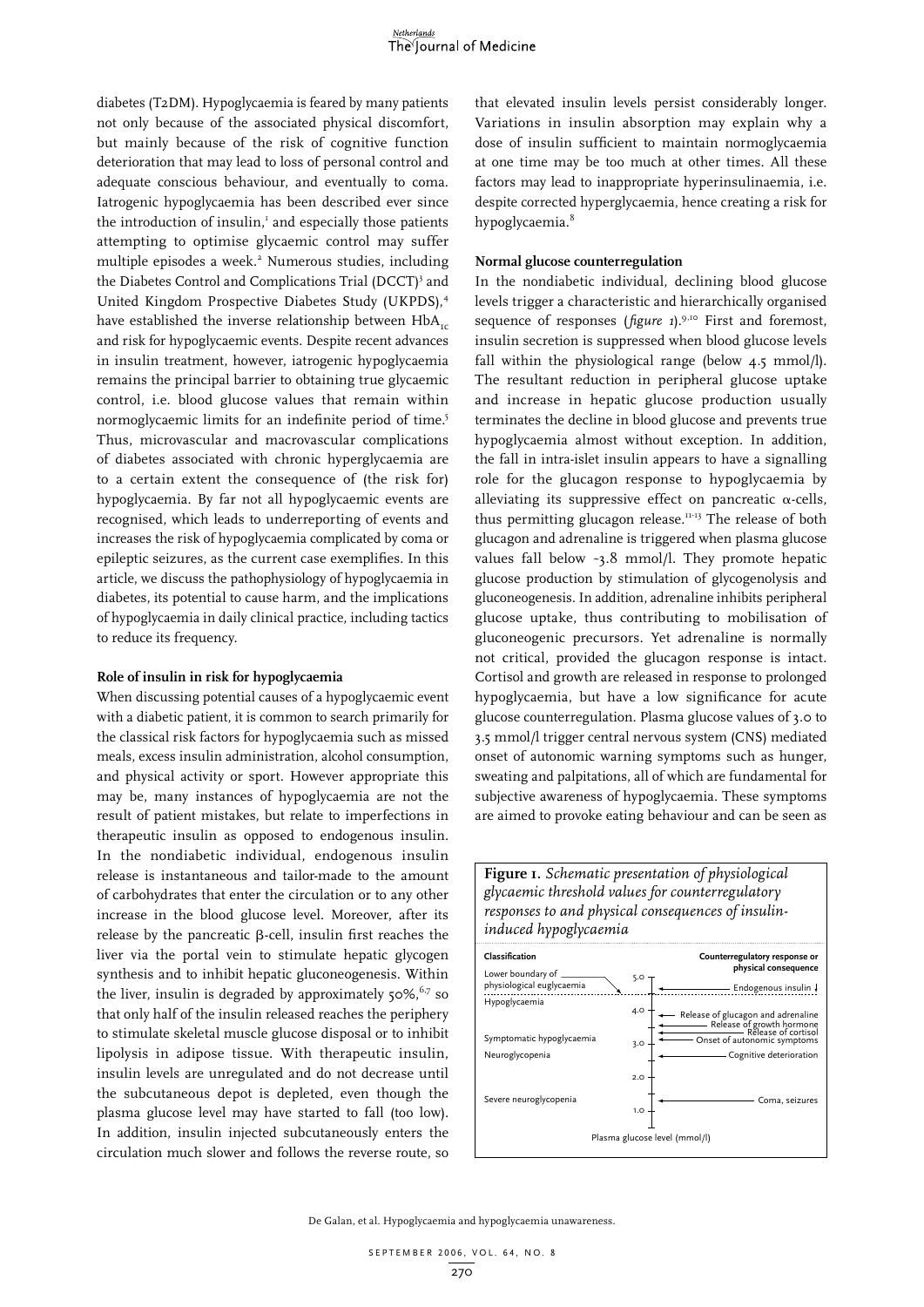a last resort before neuroglycopenia develops and cognitive function declines, both of which reflect CNS glucose deprivation (*table 1*). The glucose levels at which these counterregulatory responses to hypoglycaemia occur, also referred to as glycaemic thresholds, are reproducible in healthy subjects, yet they can be altered to higher glucose levels following chronic hyperglycaemia<sup>14</sup> or to lower glucose levels following repeated hypoglycaemia.<sup>15-17</sup> The magnitude of counterregulatory function as a whole tends to decrease with  $age^{18}$  and is more prominent in men than in (premenopausal) women.<sup>19</sup>

| Table 1. Symptoms of hypoglycaemia |                          |  |
|------------------------------------|--------------------------|--|
| Autonomic symptoms                 | Neuroglycopenic symptoms |  |
| Sweating                           | Blurred vision           |  |
| Tingling                           | Difficulty speaking      |  |
| Trembling                          | Feeling faint            |  |
| Feeling shaky                      | Difficulty thinking      |  |
| Feeling hungry                     | Confusion                |  |
| Palpitations                       | <b>Dizziness</b>         |  |
| Anxiety                            | Feeling drowsy           |  |
|                                    | Irritability             |  |

### **Glucose counterregulation in diabetes**

Glucose counterregulation in patients with T1DM is typically impaired. The loss of insulin-producing capacity disrupts the first-line defence against falling blood glucose levels and the consequent lack of paracrine control of the pancreatic  $\alpha$ -cell precludes an adequate glucagon response. Therefore, hypoglycaemia usually fails to trigger glucagon responses in TIDM within years after diagnosis. When glucagon responses to hypoglycaemia are deficient, adrenaline and autonomic warning symptoms become critical for the integrity of glucose counterregulation. Iatrogenic hypoglycaemia, however, attenuates the magnitude of adrenaline and autonomic symptom responses to a subsequent hypoglycaemic episode, shifts the glycaemic threshold for these responses to lower levels of glycaemia,<sup>20,21</sup> impairs hypoglycaemic perceptibility clinically,<sup>22</sup> and possibly reduces  $\beta$ adrenergic sensitivity.<sup>23,24</sup> Any hypoglycaemia, whether mild, asymptomatic,<sup>17</sup> nocturnal,<sup>25</sup> or brief,<sup>26</sup> can provoke this phenomenon. Consequently, a downward vicious cycle of worsening counterregulation and recurrent hypoglycaemia may ultimately lead to hypoglycaemia unawareness. Hypoglycaemia unawareness is defined as onset of neuroglycopenia before the appearance of autonomic warning symptoms, and typified clinically by the inability to perceive hypoglycaemia by symptoms (*figure 2*). Patients with hypoglycaemia unawareness are unable to manifest an adequate behavioural response to

avert hypoglycaemia and are at a specifically high risk for severe, disabling hypoglycaemia (e.g. complicated by coma or seizures) that requires external assistance.<sup>27</sup> Various terms are used for the combination of defective hormonal counterregulation and hypoglycaemia unawareness, such as counterregulatory failure, hypoglycaemia-associated autonomic failure (HAAF)<sup>28</sup> and hypoglycaemia unawareness syndrome. Risk factors other than recent antecedent or recurrent hypoglycaemia include good glycaemic control (which by inference is also an index of hypoglycaemic incidence), C-peptide negativity, male sex, and advanced diabetes duration. Diabetic autonomic neuropathy causes many of the counterregulatory defects that are found in patients with hypoglycaemia unawareness.<sup>29-31</sup> However, most patients with hypoglycaemia unawareness have no signs of autonomic neuropathy or microangiopathy. In cross-sectional studies, classical diabetic autonomic neuropathy was not associated to counterregulatory failure or hypoglycaemic incidence.<sup>32,33</sup>

In T2DM, residual  $\beta$ -cell function largely preserves the first-line defence against hypoglycaemia. Consequently, the glucagon response is retained, hypoglycaemic risk is limited and further counterregulatory defects are prevented.<sup>34</sup> Indeed, hypoglycaemic rates are  $>15$ fold lower in orally treated and still approximately sixfold lower in insulin-treated T2DM patients<sup>4</sup> than in patients with T1DM.<sup>3</sup> Insulin resistance and - possibly  $-$  increased sensitivity to plasma catecholamines<sup>35</sup> may contribute to prevention of iatrogenic hypoglycaemia and preservation of glucose counterregulation. However, the concept of hypoglycaemia-induced diminution in counterregulatory function also applies to T2DM.36 Moreover, insulin deficiency in T2DM causes an absent glucagon response to hypoglycaemia<sup>37</sup> and a steep rise in the risk for hypoglycaemia that approaches that of T1DM.38 T2DM patients who approach the insulindeficient state are prone to the same counterregulatory defects as patients with T1DM, including hypoglycaemia unawareness.37 Recent data indicate that 8 to 31% of insulin-treated T2DM patients report having trouble in correctly identifying hypoglycaemic events,<sup>39,40</sup> and that these patients have a ninefold higher risk for severe iatrogenic hypoglycaemia than patients with normal hypoglycaemic awareness.39

### **Pathogenesis of counterregulatory failure**

Although the role of antecedent hypoglycaemia in the development of counterregulatory failure is undisputed, the underlying mechanism has yet to be determined. It has been hypothesised that increased cortisol levels during antecedent hypoglycaemia could act as mediator to reduce counterregulatory responses to subsequent hypoglycaemia. This hypothesis was based on the finding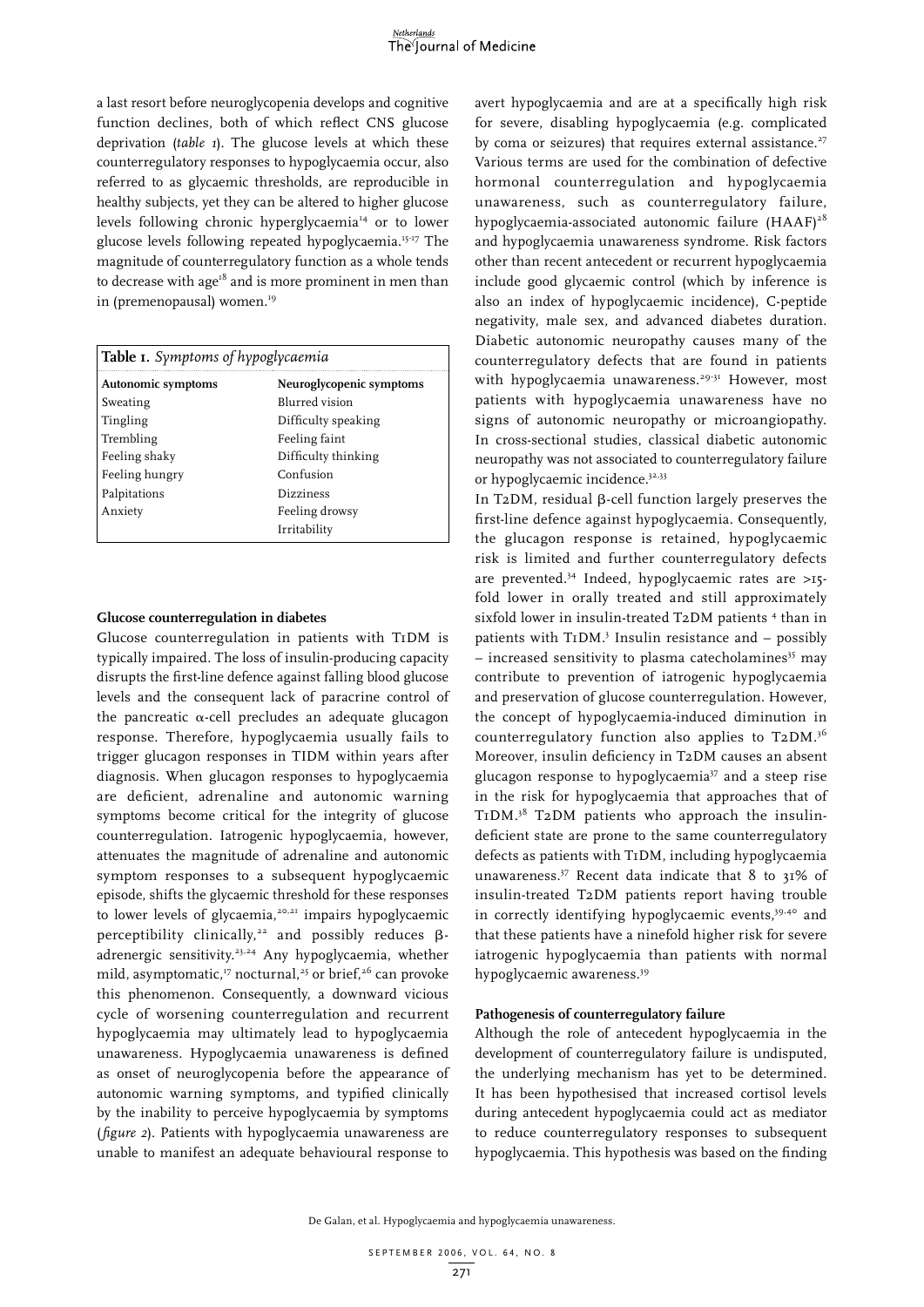#### Netherlands The Journal of Medicine

**Figure 2.** *Responses of glucagon, adrenaline and cortisol to insulin-induced hypoglycaemia in nondiabetic control subjects (light grey bars), T1DM patients with intact hypoglycaemic awareness (black bars) and T1DM patients with hypoglycaemia unawareness (dark grey bars)121,122* **Plasma glucose level (mmol/l) Plasma glucose level (mmol/l)** BL 5.1 5.0 3.6 BL 5.1 5.0 3.6 3.3 2.5 2.3  $60 + \frac{BL}{1}$ , 5.1, 5.0, 3.6, 3.3, 2.5, 2.3 8.0  $60$ 8.0 7.0 7.0 50 50 7.0 7.0 Glucagon level (pmol/l) Adrenaline level (nmol/l) **Adrenaline level (nmol/l) Glucagon level (pmol/l)** 40 4C 6.0 6.0 30 30 5.0 5.0 4.0 4.0 20 20 3.0 3.0 10 10 2.0 2.0 1.0  $\circ$  $\circ$ 1.0 30 30 1.2 1.2  $25 +$  1.0 25 1.0  $\uparrow$  1.0 Cortisol level (umol/l) **Cortisol level (**m**mol/l)** 0.8 0.8 25 25 Symptom score **Symptom score** 0.6 0.6 20  $2<sub>c</sub>$ 1<sub>C</sub> 1C 0.4 0.4  $\circ$ 5 0.2 5  $\circ$  $\circ$  $O.C$  $\Omega$ 0 60 90 120 150 180 210 0 60 90 120 150 180 210 **Time (min) Time (min) Compared with control subjects, both T1DM groups exhibit absent glucagon responses and reduced adrenaline and cortisol responses to hypoglycaemia. In T1DM patients with hypoglycaemia unawareness, the onset of the adrenaline response is shifted to a lower glucose level and hypoglycaemic symptoms are largely absent during hypoglycaemia. BL denotes baseline.**

that prior supraphysiological elevation of plasma cortisol was able to mimic some of the – primarily metabolic – effects of antecedent hypoglycaemia41,42 and that failure to secrete cortisol could prevent the phenomenon.<sup>43</sup> However, prior cortisol elevation did not affect symptomatic awareness of subsequent hypoglycaemia, and lower cortisol levels comparable with those elicited by hypoglycaemia could not reproduce the phenomenon.44-46 Thus, the cortisol hypothesis provides no explanation for clinical hypoglycaemia unawareness.

Since the CNS plays such a pivotal role in the sensing of hypoglycaemia and the activation of counterregulation, many studies on the pathogenesis of counterregulatory failure have

focussed on the brain. In humans and rodents, prolonged (days to weeks) hypoglycaemia was found to increase cerebral glucose uptake,<sup>47,48</sup> possibly mediated through increased expression of cerebral GLUT-1 and GLUT-3 glucose transporters.49,50 These data led to the suggestion that recurrent hypoglycaemic events preserved or increased brain glucose uptake, thereby shifting hypoglycaemic symptom perception and onset of counterregulatory responses to lower levels of (systemic) hypoglycaemia.<sup>51-53</sup> Observations of increased cerebral glucose content in T1DM patients with near-normal HbA<sub>1c</sub> values,<sup>54</sup> or with hypoglycaemia unawareness<sup>55</sup> compared with controls seem to support this hypothesis. However, the induction of hypoglycaemia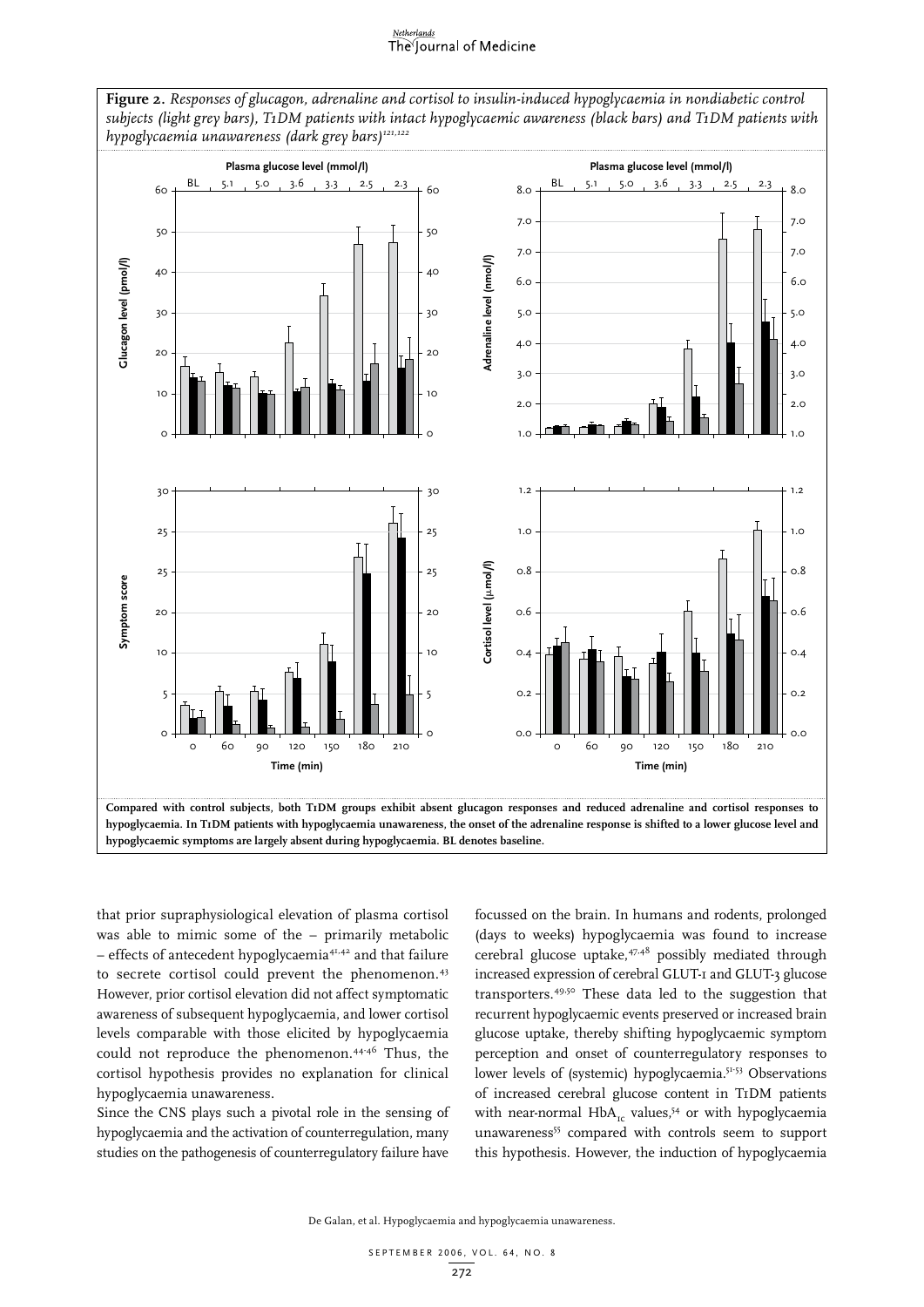unawareness was not accompanied by alterations in global blood-to-brain glucose transport when shorter periods of antecedent hypoglycaemia were used, neither in humans<sup>56</sup> nor in animals.57,58 Moreover, no differences in bloodto-brain glucose transport were found using positron emission tomography between hypoglycaemia aware and hypoglycaemia unaware T1DM patients.59

Another possibility is that recent antecedent hypoglycaemia causes alterations in the brain's glucose-sensing neurons in the ventromedial hypothalamus (VMH) that initiate the glucose counterregulatory response (except glucagon). As a result, the onset of counterregulatory responses would then shift to deeper levels of hypoglycaemia. Increased glucokinase activity,<sup>60</sup> K<sub>ATP</sub> channel closure,<sup>61</sup> decreased AMP-activated protein kinase activity,  $62$  and reduced insulin signalling<sup>63</sup> have all been suggested as underlying mechanism, but none have been universally established. Finally, hypoglycaemiainduced alteration of brain (glucose) metabolism may be involved in the pathogenesis of counterregulatory defects. Administration of 2-deoxyglucose, a glucose compound that cannot be metabolised, leads to stimulation of glucose counterregulation and hyperglycaemia.64 Conversely, administration of nonglucose substrates for metabolism, such as  $\beta$ -hydroxybutyrate or lactate, during hypoglycaemia suppress counterregulatory responses.<sup>65-67</sup> Recent data indicate that hypoglycaemia causes twofold higher increases in brain acetate in T1DM patients than in healthy controls $^{68}$ without affecting brain energy metabolism, $69$  suggesting that increased blood-to-brain transport of alternative metabolic substrates could be the mechanism underlying counterregulatory failure. How hypoglycaemia affects brain glucose metabolism and if alterations therein occur after repeated hypoglycaemia is still unknown. Localised 13C nuclear magnetic resonance (NMR) spectroscopy, provides a novel highly sophisticated tool to study brain glucose metabolism *in vivo*. Under optimal conditions, it has become feasible to use 13C NMR spectroscopy in humans under hypoglycaemic conditions.<sup>70</sup>

### **Morbidity and mortality of severe hypoglycaemia**

Severe decrements in blood glucose levels that interfere with the individual's ability for self-management have the potential to cause significant physical harm. It has been estimated that 2 to 4% of all deaths in T1DM occur under hypoglycaemic conditions.<sup>71</sup> In most instances, death cannot be attributed directly to hypoglycaemia, but relates to the circumstances under which the hypoglycaemic event evolved, e.g. in traffic, during swimming or scuba diving, at heights, et cetera. To avoid hypoglycaemia while driving, it is recommended to test blood glucose before and at regular intervals during driving, to ingest prophylactic carbohydrates when blood glucose is below 5 mmol/l, and to keep an emergency supply of carbohydrates for treatment purposes and to cope with unexpected delays, such as traffic jams.<sup>72</sup>

A direct relation between hypoglycaemia and death has been proposed in the *dead in bed syndrome*, a rare disorder characterised by an unexpected death in a young, previously healthy, tightly controlled T1DM patient, often with a history of recurrent (nocturnal) hypoglycaemia.<sup>73,74</sup> Death in this syndrome is thought to be the result of a fatal ventricular arrhythmia caused by hypoglycaemia-induced lengthening of the QT interval.75 It is not yet known to what extent hypoglycaemia contributes to mortality in T2DM, yet the fact that hypoglycaemia can induce arrhythmia may be clinically relevant in a population prone to cardiovascular disease (such as T2DM).<sup>76</sup> Moreover, hypoglycaemia as a cause of out-of-hospital mortality may be easily missed in the elderly T2DM population.

It is unclear whether severe hypoglycaemia constitutes a risk factor for persistent loss of cognitive function. There are occasional case reports of serious brain damage induced by severe hypoglycaemia, $77-80$  and a recent study reporting altered brain structure after severe hypoglycaemia. $81$  In addition, insulin-treated diabetic patients with a history of repeated severe hypoglycaemia were found to perform slightly worse on an IQ test than patients without such a history.<sup>82</sup> Prospective studies<sup>83-85</sup> and a recent cross-sectional study, <sup>86</sup> however, have been unable to establish an association between severe hypoglycaemia and cognitive decline. On the contrary, cognitive dysfunction and structural abnormalities on brain MRI scans appeared to be more prevalent in patients with microvascular complications such as diabetic retinopathy than in those with a history of severe hypoglycaemia.86 Indeed, evidence is accumulating that loss of cognitive function may result from hyperglycaemia or hyperglycaemia-induced micro- or macroangiopathy, a condition for which the term 'diabetic encephalopathy' has been proposed. $87$  As a corollary, cognitive function may benefit more from strict glycaemic control and prevention of hyperglycaemia than from meticulous avoidance of (severe) hypoglycaemia. Studies with extended follow-up, preferably 30 years or longer, are needed to identify whether or not diabetic patients with diabetic encephalopathy are at increased risk of hypoglycaemia-induced brain damage.

#### **Diagnosis of clinical hypoglycaemia unawareness**

There are no tests available to definitively establish the presence of hypoglycaemia unawareness or defects in hormonal glucose counterregulation in daily practice. Diagnosis of hypoglycaemia unawareness is subject to clinical judgment, the assessment of which is clinically relevant because of its predictive value for the frequency of severe hypoglycaemic episodes.39,88 Self-reported failure to perceive hypoglycaemic symptoms is associated with a ninefold higher risk of severe hypoglycaemic events,<sup>88</sup> underscoring patients' capability for reliable self-diagnosis. Clinical signs suggestive of hypoglycaemia unawareness include self-reporting of biochemical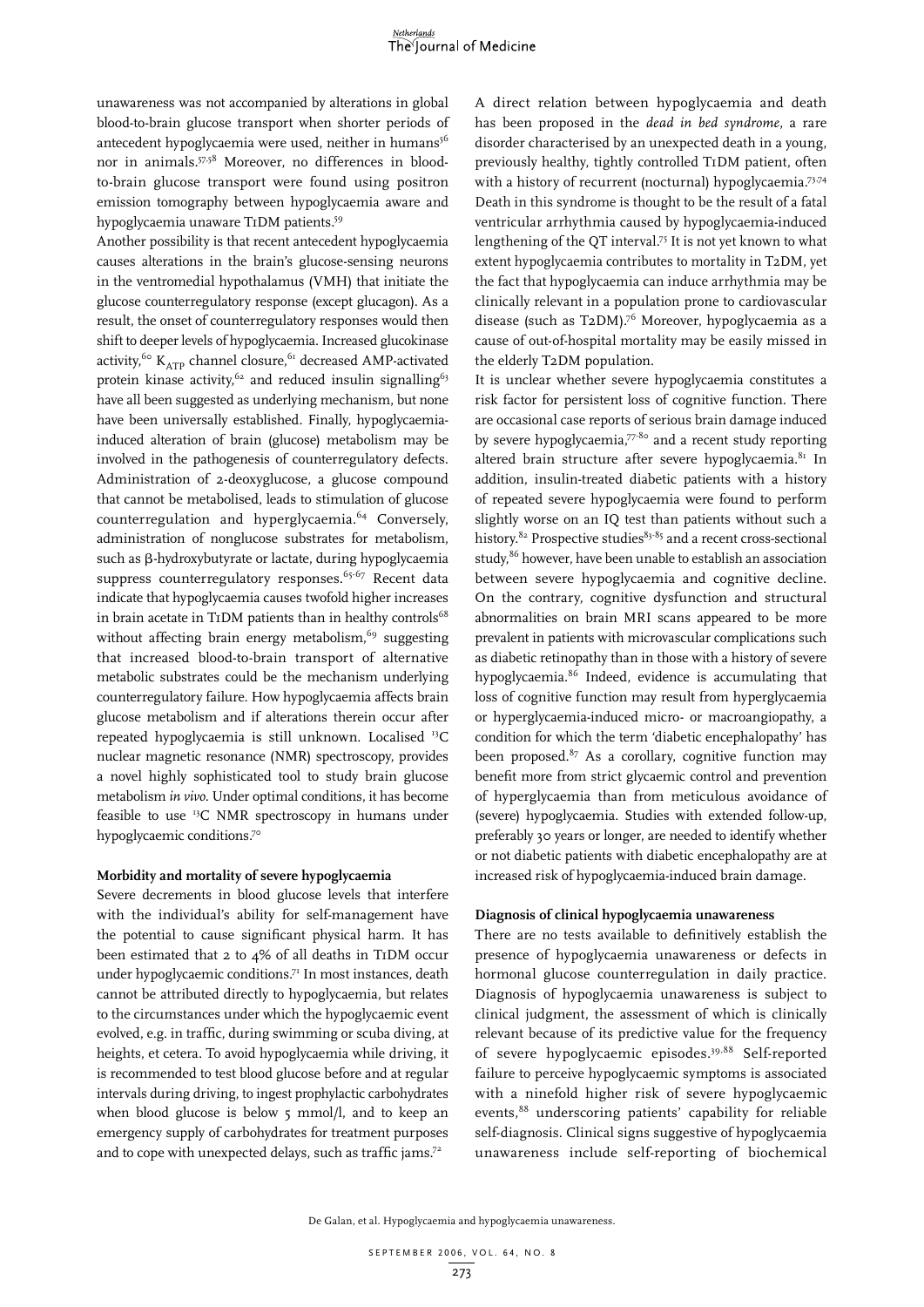hypoglycaemia unaccompanied by symptoms, loss of autonomic symptoms as initial sign of hypoglycaemia, a (recent) history of severe hypoglycaemia (e.g. coma), or the reporting that lower blood glucose levels are required to elicit symptoms. Nocturnal hypoglycaemias should be specifically addressed as they are more frequent then previously acknowledged and go typically unnoticed.<sup>89</sup> Continuous glucose monitoring (CGMS) may help to detect nocturnal or otherwise asymptomatic hypoglycaemia, but its tendency to overestimate the time spent under hypoglycaemic conditions and its relatively low accuracy during hypoglycaemia should be taken into account.<sup>90,91</sup> It may prove valuable to interview spouses and family members, as they often recognise (the neuroglycopenic symptoms of) hypoglycaemic events before the patient with hypoglycaemia unawareness perceives them. As irritability or even frank aggression may be a consequence of neuroglycopenia,92 such instances can be disturbing for both patients and their relatives, especially when the patient denies being hypoglycaemic and refuses to take appropriate action. A peculiar observation concerns the expression of odd behaviour by dogs whose owners are in a hypoglycaemic state, 93,94 a phenomenon that might be utilised for hypoglycaemia alerting.94

# **T r eatment o f h y p o g l y caem i a u nawa r ene s s an d c o u nte r r e g u l at o r y d e f ect s**

*Table 2* shows all the treatment options for the management of hypoglycaemia unawareness and the counterregulatory defects.

## **Hypoglycaemic risk reduction**

Several studies have found that hypoglycaemia unawareness is reversible, at least in part, when hypoglycaemic events are meticulously avoided. Avoidance of hypoglycaemia for two to three weeks appears sufficient to restore symptomatic awareness of hypoglycaemia, to improve the adrenaline response to hypoglycaemia, to shift the glycaemic thresholds for these responses to higher plasma glucose levels, 95-97 and to normalise  $\beta$ -adrenergic sensitivity.<sup>98</sup> Not all counterregulatory defects respond to this strategy: glucagon responses typically remain unaffected, whereas adrenaline responses improve but usually do not normalise, possibly reflecting more or less permanent loss of adrenaline-releasing capacity.99 By close monitoring of blood glucose excursions (including at night) and intensifying patient-doctor contacts, it has been reported feasible to limit deterioration of glycaemic control to <1% increase in  $\text{HbA}_{\text{rc}}$   $^{\text{100}}$  However, in daily practice the associated worsening of glycaemic control is often much greater, constituting a significant drawback to the strict hypoglycaemia avoidance approach. Therefore, this strategy should be reserved for patients for whom the benefit of avoiding hypoglycaemias clearly outweighs the long-term harm of poorer metabolic control. For example, patients with a history of severe, complicated hypoglycaemia, patients who run the risk that hypoglycaemias result in potentially fatal (traffic) accidents and perhaps patients – or whose relatives – who cannot cope mentally with the burden of recurrent hypoglycaemias.101 Preferably, tight glycaemic control should be gradually re-introduced once hypoglycaemic awareness has returned.

| Table 2. Treatment options for the management of hypoglycaemia unawareness |                                                  |                                                                                        |
|----------------------------------------------------------------------------|--------------------------------------------------|----------------------------------------------------------------------------------------|
| Options                                                                    | Mechanism                                        | Comment                                                                                |
| Reducing hypoglycaemia risk                                                | Avoidance of hypoglycaemia                       | Two to three weeks is sufficient to improve<br>hypoglycaemia unawareness clinically    |
| Optimising insulin treatment                                               | Idem                                             | Effect on counterregulation depends on<br>effectiveness of hypoglycaemia avoidance     |
| Pharmacological therapy                                                    |                                                  |                                                                                        |
| • Alanine                                                                  | Stimulation of glucagon response                 | Not tested in clinical trials                                                          |
| • $\beta$ , adrenergic agents                                              | Enhancement of adrenaline effect                 | Not tested in clinical trials                                                          |
| • Methylxanthine derivatives                                               | CNS stimulation                                  | May be efficacious, but emergence of<br>tolerance may limit effect of long-term use    |
| • $K_{ATP}$ channel modulators                                             | Modulation of hypoglycaemia sensing              | Not effective in humans, possibly due to<br>inability to cross blood-brain barrier     |
| • Fructose                                                                 | Idem                                             | Promising, but not tested in clinical trial                                            |
| Miscellaneous                                                              |                                                  |                                                                                        |
| • Blood glucose awareness training                                         | Improving accuracy of hypoglycaemia<br>detection | Intensive programme that has only been<br>found effective at the hands of its founders |
| • High-intensity exercise                                                  | Prevention of exercise-induced<br>hypoglycaemia  | Single observation in a limited number of<br>subjects                                  |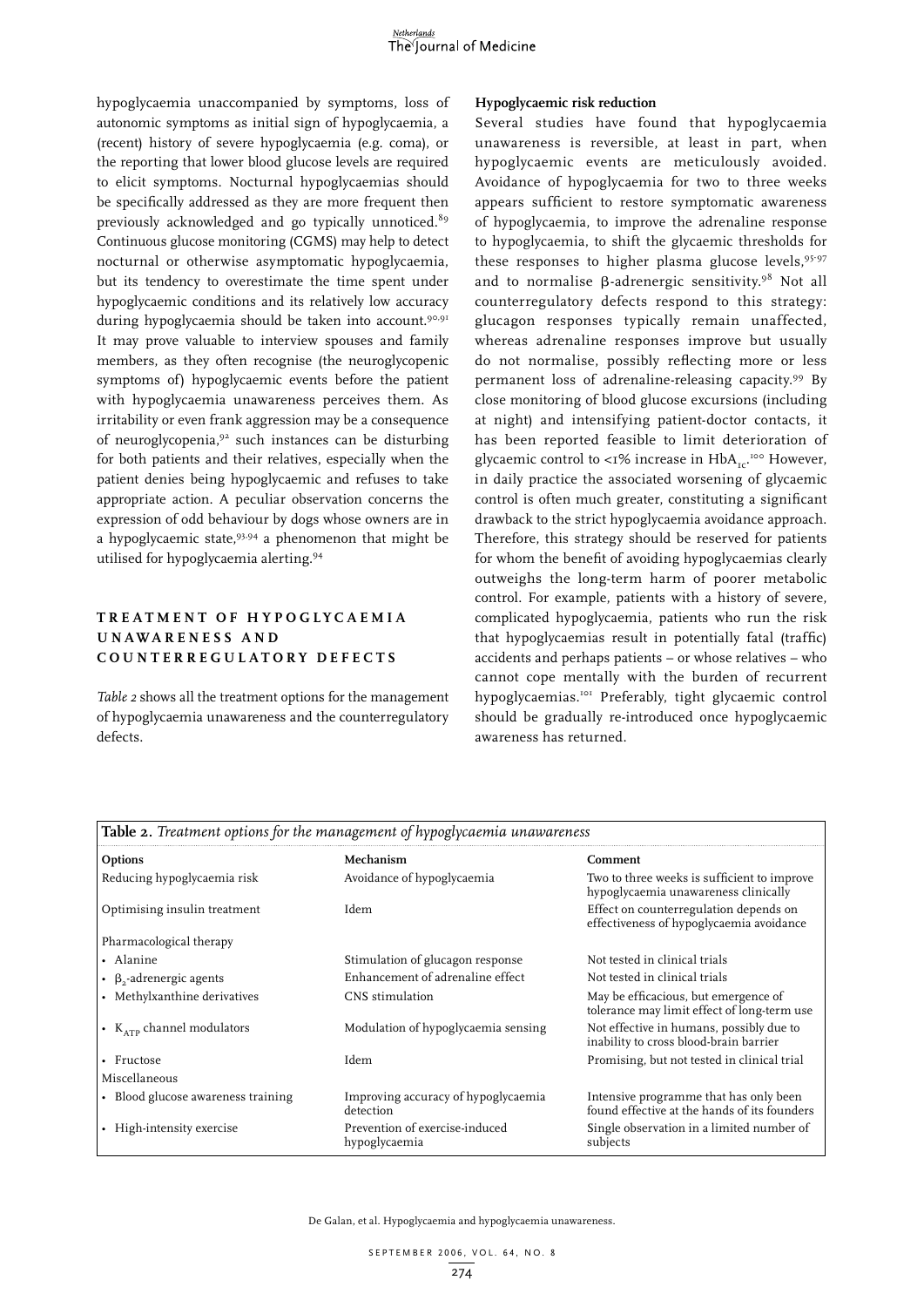# **Optimisation of insulin treatment: insulin analogues and CSII**

Because of its pivotal role in counterregulatory impairments, any reduction in the rate of iatrogenic hypoglycaemia will automatically support the integrity of counterregulatory function and contribute to prevention of subsequent episodes. Practising hypoglycaemia risk reduction within the boundaries of glycaemic control can be attained by selecting insulin preparations that best mimic the physiological profile of rapid bursts of insulin secretion at mealtimes and stable, peak-less insulin levels between meals and overnight. In general, short-acting insulin analogues, such as lispro or aspart, are associated with a lower rate of hypoglycaemia, especially in the postabsorptive state,<sup>102-104</sup> and preserve counterregulatory function better<sup>105</sup> than regular insulin. Basal insulin is best replaced by a long-acting insulin analogue.<sup>103,106-</sup> <sup>109</sup> These agents produce a lower peak concentration and have a more predictable pharmacokinetic profile than NPH insulin, which may specifically reduce the risk of nocturnal hypoglycaemia. Finally, continuous subcutaneous insulin infusion (CSII), preferably with a short-acting insulin analogue, is viewed as the best method to match insulin administration to daily fluctuating requirements,<sup>110-113</sup> for which clinical hypoglycaemia unawareness is an accepted indication. Conceptually, use of CGMS may be of adjunctive value to optimise insulin therapy, yet studies addressing this issue are few and have produced conflicting results.114 An extensive discussion on treatment optimisation, however, is beyond the scope of this review.

# **Pharmacological management of hypoglycaemia unawareness**

Although providing therapeutic insulin in a more physiological fashion can minimise the risk of iatrogenic hypoglycaemia, this alone is often insufficient to normalise hypoglycaemic awareness or hormonal glucose counterregulation. From a pharmacological point of view, several agents have the potential to stimulate or support glucose counterregulation more directly. A number of approaches have been tested.

A first approach is to stimulate hormonal counterregulation directly in order to prevent the occurrence of or promote recovery from hypoglycaemic events. Alanine can enhance the glucagon response to hypoglycaemia and has been found to support recovery from experimental hypoglycaemia<sup>115</sup> and to prevent nocturnal hypoglycaemia somewhat better than a bedtime snack.116 The remarkable finding of a discernible glucagon response to hypoglycaemia in patients with longterm T1DM in the postprandial period has been attributed to alanine in the meal.<sup>117</sup> Analogously, the  $\beta$ <sub>2</sub>-adrenergic agonist terbutaline provides similar clinical effects by enhancing the glucose-stimulating action of adrenaline.<sup>115,116</sup> Theoretically, reduced b-adrenergic sensitivity may limit its usefulness in

patients with hypoglycaemia unawareness,<sup>23,24</sup> but recent evidence indicates that responsiveness to  $\beta$ <sub>2</sub>-adrenergic agonists is unaltered in these patients.<sup>118</sup> Neither alanine nor terbutaline have been studied in a clinical trial.

A second approach to enhance glucose counterregulation is by CNS stimulation. Several studies have examined the central stimulant effects of the methylxanthine derivatives theophylline and caffeine for their capacity to ameliorate hypoglycaemia unawareness. Both agents have been found to enhance counterregulatory hormone (except glucagon) responses to, the perception of, and recovery from hypoglycaemia in uncomplicated T1DM patients<sup>119,120</sup> and in T1DM patients with hypoglycaemia unawareness.121 Despite the well-known emergence of tolerance associated with prolonged use of methylxanthines under nonhypoglycaemic conditions, some of the glucose counterregulation enhancing effects are retained during hypoglycaemia.<sup>122</sup> In a clinical setting, three months of caffeine use in a group of nonselected T1DM patients resulted in increased reporting of symptomatic hypoglycaemia and a reduction in biochemical (i.e. asymptomatic) hypoglycaemia, whereas glycaemic control remained unaffected.<sup>123</sup> These promising data need confirmation by larger controlled studies of longer duration before use of caffeine or theophylline can be recommended for the management of hypoglycaemia unawareness.

A final approach is to manipulate cerebral hypoglycaemia sensing, for instance by agents that alter glucokinase activity or  $K_{ATP}$  channel opening. Fructose, which may enhance cerebral hypoglycaemia sensing by modulation of glucokinase activity, has been found to stimulate glucagon and adrenaline responses to hypoglycaemia, to stimulate hepatic glucose production and to inhibit peripheral glucose uptake.124,125 Whether fructose ameliorates hypoglycaemia unawareness and if so, whether the effects of fructose are sustained with long-term use has, however, not been studied so far. In nondiabetic subjects, neither glibenclamide (a  $K_{ATP}$  channel blocker) nor diazoxide (a  $K_{ATP}$  channel opener) have been found to affect counterregulatory responses to hypoglycaemia,<sup>126</sup> possibly because the agents were unable to cross the blood-brain barrier.

## **Nonpharmacological interventions**

Focusing primarily on the clinical problem of hypoglycaemia unawareness, Cox and co-workers developed what is known as blood glucose awareness training (BGAT), a specific training programme to improve the accuracy of blood glucose level estimation.<sup>127</sup> The BGAT programme involves instruction on (discrete) physical symptoms as internal cues and on the effect of diet, physical exercise, insulin pharmacology, and last blood glucose reading as external cues to allow more adequate assessment of blood glucose level. Although originally developed to improve detection of hyperglycaemia, BGAT has been found to support the accuracy of hypoglycaemia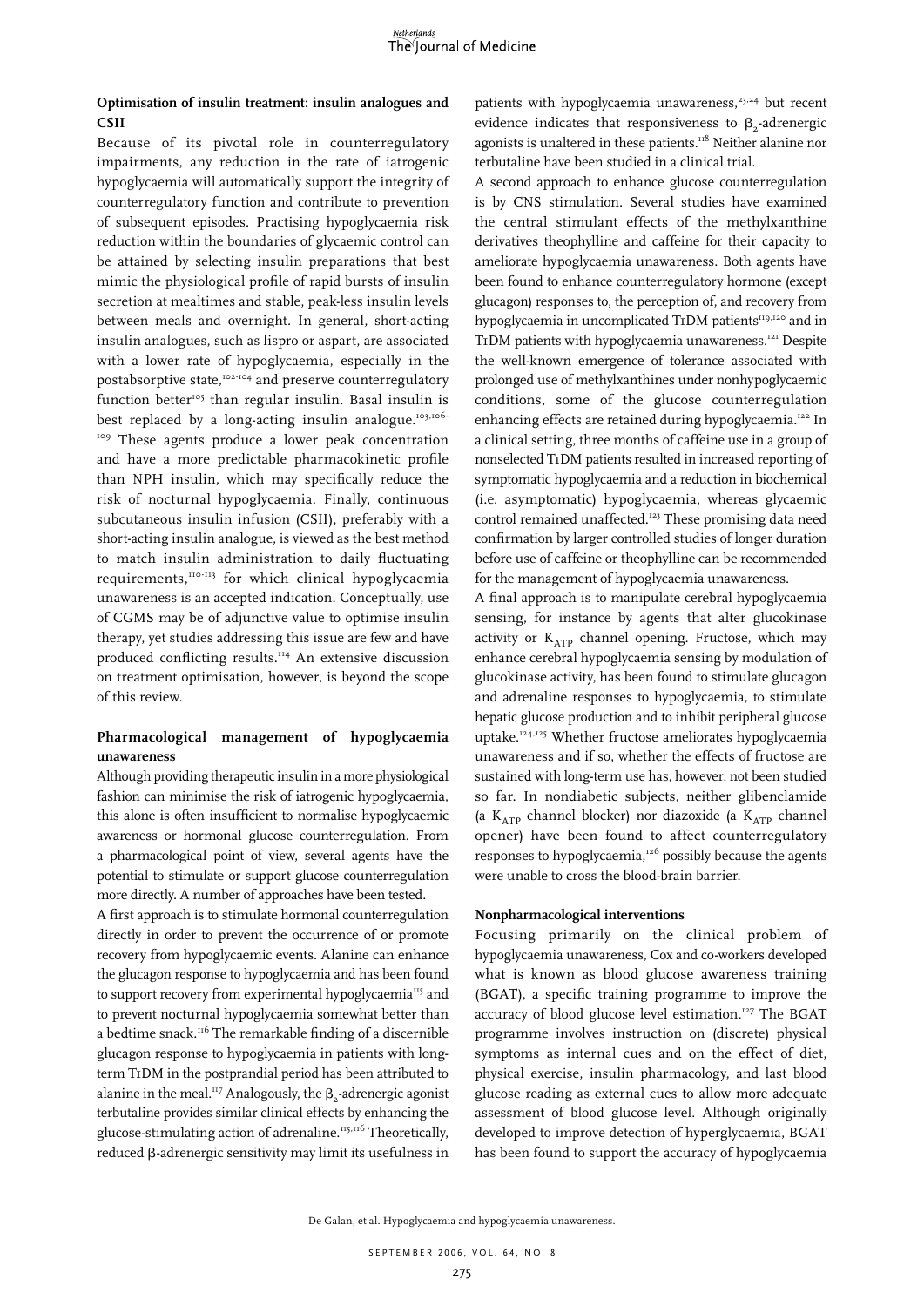detection and to decrease the number of asymptomatic hypoglycaemia without compromising glycaemic control,<sup>128</sup> even in the long term.<sup>129</sup> Counterregulatory function may benefit from this reduction in hypoglycaemic incidence – and the detection of falling blood glucose levels at earlier stages – in that a near-normal adrenaline response to insulin-induced hypoglycaemia can be retained.<sup>130</sup> Attempts to translate BGAT into a Dutch version have only been partially successful, as its effect on hypoglycaemia detection was far less evident.<sup>131,132</sup>

Patients who experience hypoglycaemia during or shortly following low- or intermediate-intensity exercise may benefit from a brief period of high-intensity exercise to revert the fall in blood glucose. In seven T1DM patients who exercised for 20 minutes at 40% of maximal capacity, 10 seconds of sprinting on a cycle ergometer was sufficient to stabilise glucose levels and to prevent hypoglycaemia without reductions in insulin use.<sup>133</sup> Interval training, in which lowand high-intensity exercise is alternated, may be equally effective to avoid exercise-induced hypoglycaemia.<sup>134</sup>

### **C o nc l u s i o n**

In insulin-treated diabetic patients, iatrogenic hypoglycaemia is typically the result of the interplay of insulin excess on the one hand and counterregulatory failure, as reflected by defective hormonal counterregulation and hypoglycaemia unawareness, on the other. Although rarely causing direct physical harm, iatrogenic hypoglycaemia constitutes an important burden for patients with T1DM or advanced T2DM, and is the limiting factor in the glycaemic management of diabetes. Use of insulin analogues, both short- and long-acting, and insulin pumps may help to limit hypoglycaemic risk. However, provided that insulin treatment and blood glucose self-monitoring are optimised, improvement of glycaemic control can at some point only be achieved at the expense of increased hypoglycaemic incidence. Conversely, it may prove difficult, if not impossible, to apply hypoglycaemia risk-reducing strategies without compromising glycaemic control to a certain extent. Unless we learn to overcome the imperfections of therapeutic insulin by providing insulin in a much more physiological way (e.g. by glucoseregulated insulin replacement), iatrogenic hypoglycaemia will remain a daily issue for all diabetic patients requiring insulin treatment. More effort should be exercised to understand the pathophysiology of counterregulatory impairments and hypoglycaemia unawareness more thoroughly, in order to develop targeted strategies that support glucose counterregulation and – consequently – reduce hypoglycaemic incidence.

## **Re f e r ence s**

- Lawrence RD. Insulin hypoglycaemia. Changes in nervous manifestations. Lancet 1941;ii:602-4.
- 2. Gross TM, Mastrototaro JJ, Fredrickson LP. Detection of unseen hypoglycemia using continuous glucose monitoring. Diabetologia 2003;43(suppl 1):A5-19.
- 3. The diabetes control and complications trial research group. The effect of intensive treatment of diabetes on the development and progression of long-term complications in insulin-dependent diabetes mellitus. The Diabetes Control and Complications Trial Research Group. N Engl J Med 1993;329:977-86.
- 4. UK Prospective Diabetes Study (UKPDS) Group. Intensive blood-glucose control with sulphonylureas or insulin compared with conventional treatment and risk of complications in patients with type 2 diabetes (UKPDS 33). Lancet 1998;352:837-53.
- 5. Cryer PE. Hypoglycaemia: The limiting factor in the glycaemic management of Type I and Type II Diabetes\* . Diabetologia 2002;45:937-48.
- 6. Eaton RP, Allen RC, Schade DS. Hepatic removal of insulin in normal man: dose response to endogenous insulin secretion. J Clin Endocrinol Metab 1983;56:1294-300.
- 7. Porksen N. The in vivo regulation of pulsatile insulin secretion. Diabetologia 2002;45:3-20.
- 8. Heller SR. Diabetic hypoglycaemia. Baillieres Best Pract Res Clin Endocrinol Metab 1999;13:279-94.
- 9. The DCCT Research Group. Epidemiology of severe hypoglycemia in the diabetes control and complications trial. Am J Med 1991;90:450-9.
- 10. Schwartz NS, Clutter WE, Shah SD, Cryer PE. Glycemic thresholds for activation of glucose counterregulatory systems are higher than the threshold for symptoms. J Clin Invest 1987;79:777-81.
- 11. Mitrakou A, Ryan C, Veneman T, et al. Hierarchy of glycemic thresholds for counterregulatory hormone secretion, symptoms, and cerebral dysfunction. Am J Physiol 1991;260:E67-74.
- 12. Unger RH. The Berson memorial lecture. Insulin-glucagon relationships in the defense against hypoglycemia. Diabetes 1983;32:575-83.
- 13. Ter Braak E, Appelman A, Erkelens D, van Haeften T. Glibenclamide decreases glucagon release during mild hypoglycaemia. Diabetologia 1998;41(suppl 1):A68.
- 14. Banarer S, McGregor VP, Cryer PE. Intraislet hyperinsulinemia prevents the glucagon response to hypoglycemia despite an intact autonomic response. Diabetes 2002;51:958-65.
- 15. Boyle PJ, Schwartz NS, Shah SD, Clutter WE, Cryer PE. Plasma glucose concentrations at the onset of hypoglycemic symptoms in patients with poorly controlled diabetes and in nondiabetics. N Engl J Med 1988;318:1487-92.
- 16. Heller SR, Cryer PE. Reduced neuroendocrine and symptomatic responses to subsequent hypoglycemia after 1 episode of hypoglycemia in nondiabetic humans. Diabetes 1991;40:223-6.
- 17. Davis MR, Shamoon H. Counterregulatory adaptation to recurrent hypoglycemia in normal humans. J Clin Endocrinol Metab 1991;73:995-1001.
- 18. Davis SN, Shavers C, Mosqueda Garcia R, Costa F. Effects of differing antecedent hypoglycemia on subsequent counterregulation in normal humans. Diabetes 1997;48:1328-35.
- 19. Davis SN, Fowler S, Costa F. Hypoglycemic counterregulatory responses differ between men and women with type 1 diabetes. Diabetes 2000;49:65-72.
- 20. Meneilly GS, Cheung E, Tuokko H. Altered responses to hypoglycemia of healthy elderly people. J Clin Endocrinol Metab 1994;78:1341-8.
- 21. Mei Q, Mundinger TO, Lernmark A, Taborsky GJ Jr. Early, selective, and marked loss of sympathetic nerves from the islets of BioBreeder diabetic rats. Diabetes 2002;51:2997-3002.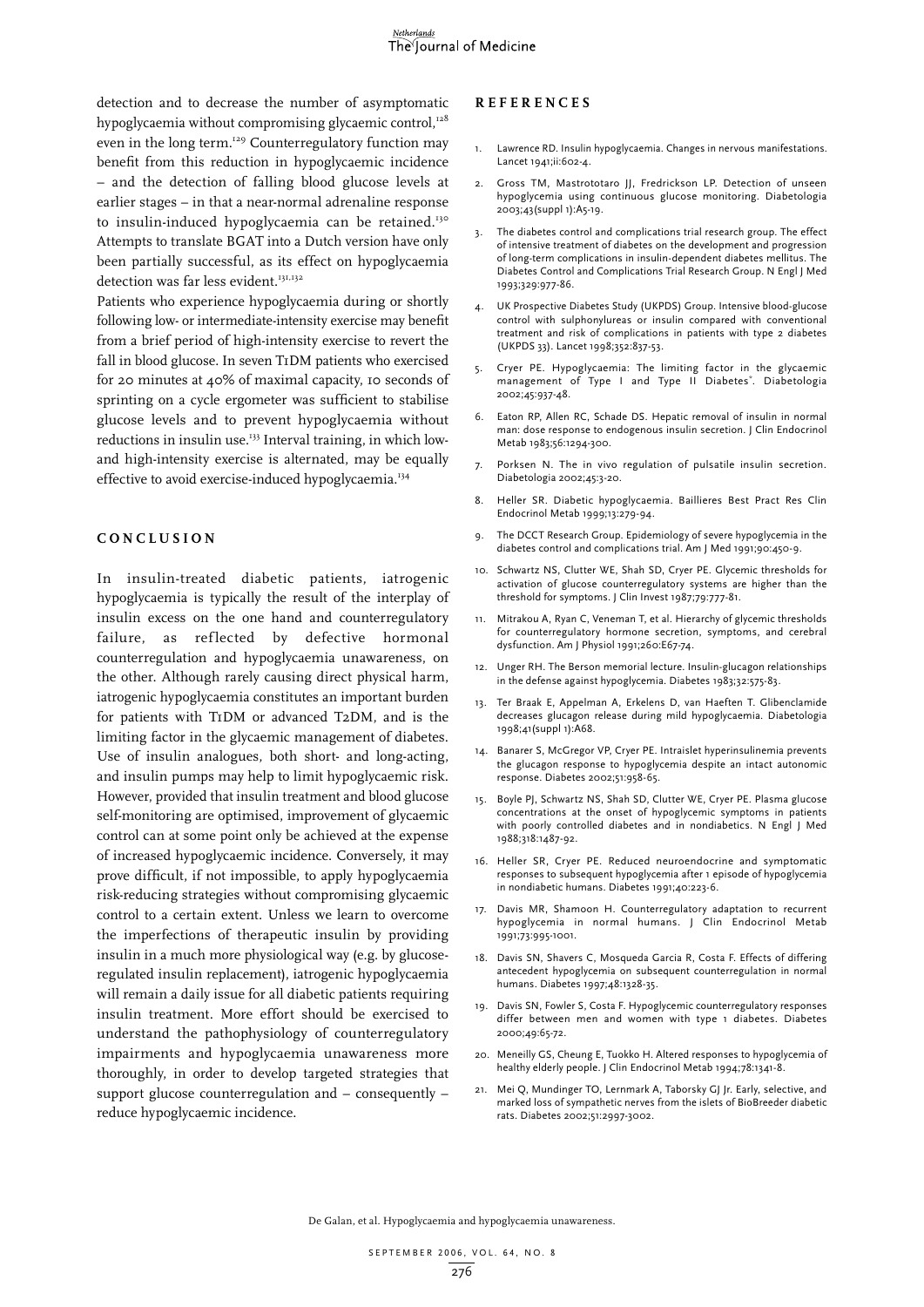#### Netherlands The Journal of Medicine

- 22. Amiel SA, Sherwin RS, Simonson DC, Tamborlane WV. Effect of intensive insulin therapy on glycemic thresholds for counterregulatory hormone release. Diabetes 1988;37:901-7.
- 23. Dagogo Jack SE, Craft S, Cryer PE. Hypoglycemia-associated autonomic failure in insulin-dependent diabetes mellitus. Recent antecedent hypoglycemia reduces autonomic responses to, symptoms of, and defense against subsequent hypoglycemia. J Clin Invest 1993;91:819-28.
- 24. De Galan BE, Tack CJ, Willemsen JJ, Sweep CG, Smits P, Lenders JW. Plasma metanephrine levels are decreased in type 1 diabetic patients with a severely impaired epinephrine response to hypoglycemia, indicating reduced adrenomedullary stores of epinephrine. J Clin Endocrinol Metab 2004;89:2057-61.
- 25. White NH, Skor DA, Cryer PE, Levandoski LA, Bier DM, Santiago JV. Identification of type I diabetic patients at increased risk for hypoglycemia during intensive therapy. N Engl J Med 1983;308:485-91.
- 26. Bolli GB, De Feo P, De Cosmo S, et al. A reliable and reproducible test for adequate glucose counterregulation in type I diabetes mellitus. Diabetes 1984;33:732-7.
- 27. Gold AE, MacLeod KM, Frier BM. Frequency of severe hypoglycemia in patients with type I diabetes with impaired awareness of hypoglycemia. Diabetes Care 1994;17:697-703.
- 28. Trovik TS, Jaeger R, Jorde R, Sager G. Reduced sensitivity to betaadrenoceptor stimulation and blockade in insulin dependent diabetic patients with hypoglycaemia unawareness. Br J Clin Pharmacol 1994;38:427-32.
- 29. Korytkowski MT, Mokan M, Veneman TF, Mitrakou A, Cryer PE, Gerich JE. Reduced beta-adrenergic sensitivity in patients with type 1 diabetes and hypoglycemia unawareness. Diabetes Care 1998;21:1939-43.
- 30. Enoksson S, Caprio SK, Rife F, Shulman GI, Tamborlane WV, Sherwin RS. Defective activation of skeletal muscle and adipose tissue lipolysis in type 1 diabetes mellitus during hypoglycemia. J Clin Endocrinol Metab 2003;88:1503-11.
- 31. Cryer PE. Hypoglycemia-associated autonomic failure in diabetes. Am J Physiol Endocrinol Metab 2001;281:E1115-21.
- 32. Davis SN, Mann S, Galassetti P, et al. Effects of differing durations of antecedent hypoglycemia on counterregulatory responses to subsequent hypoglycemia in normal humans. Diabetes 2000;49:1897-903.
- 33. Davis SN, Tate D. Effects of morning hypoglycemia on neuroendocrine and metabolic responses to subsequent afternoon hypoglycemia in normal man. J Clin Endocrinol Metab 2001;86:2043-50.
- 34. Veneman T, Mitrakou A, Mokan M, Cryer P, Gerich J. Induction of hypoglycemia unawareness by asymptomatic nocturnal hypoglycemia. Diabetes 1993;42:1233-7.
- 35. Ovalle F, Fanelli CG, Paramore DS, Hershey T, Craft S, Cryer PE. Brief twice-weekly episodes of hypoglycemia reduce detection of clinical hypoglycemia in type 1 diabetes mellitus. Diabetes 1998;47:1472-9.
- 36. Cryer PE. Banting Lecture. Hypoglycemia: the limiting factor in the management of IDDM. Diabetes 1994;43:1378-89.
- 37. Polinsky RJ, Kopin IJ, Ebert MH, Weise V. The adrenal medullary response to hypoglycemia in patients with orthostatic hypotension. J Clin Endocrinol Metab 1980;51:1401-6.
- 38. Hoeldtke RD, Boden G, Shuman CR, Owen OE. Reduced epinephrine secretion and hypoglycemia unawareness in diabetic autonomic neuropathy. Ann Intern Med 1982;96:459-62.
- 39. Bottini P, Boschetti E, Pampanelli S, et al. Contribution of autonomic neuropathy to reduced plasma adrenaline responses to hypoglycemia in IDDM: evidence for a nonselective defect. Diabetes 1997;46:814-23.
- 40. Hepburn DA, Patrick AW, Eadington DW, Ewing DJ, Frier BM. Unawareness of hypoglycaemia in insulin-treated diabetic patients: prevalence and relationship to autonomic neuropathy. Diabet Med 1990;7:711-7.
- 41. Stephenson JM, Kempler P, Perin PC, Fuller JH. Is autonomic neuropathy a risk factor for severe hypoglycaemia? The EURODIAB IDDM Complications Study. Diabetologia 1996;39:1372-6.
- 42. de Galan BE, Hoekstra JB. Glucose counterregulation in Type 2 diabetes mellitus. Diabet Med 2001;18:519-27.
- 43. Shamoon H, Friedman S, Canton C, Zacharowicz L, Hu M, Rossetti L. Increased epinephrine and skeletal muscle responses to hypoglycemia in non-insulin-dependent diabetes mellitus. J Clin Invest 1994;93:2562-71.
- 44. Levy CJ, Kinsley BT, Bajaj M, Simonson DC. Effect of glycemic control on glucose counterregulation during hypoglycemia in NIDDM. Diabetes Care 1998;21:1330-8.
- 45. Meneilly GS, Cheung E, Tuokko H. Counterregulatory hormone responses to hypoglycemia in the elderly patient with diabetes. Diabetes 1994;43:403-10.
- 46. Spyer G, Hattersley AT, MacDonald IA, Amiel S, MacLeod KM. Hypoglycaemic counter-regulation at normal blood glucose concentrations in patients with well controlled type-2 diabetes. Lancet 2000;356:1970-4.
- 47. Korzon Burakowska A, Hopkins D, et al. Effects of glycemic control on protective responses against hypoglycemia in type 2 diabetes. Diabetes Care 1998;21:283-90.
- 48. Ortiz Alonso FJ, Herman WH, Zobel DL, Perry TJ, Smith MJ, Halter JB. Effect of epinephrine on pancreatic beta-cell and alpha-cell function in patients with NIDDM. Diabetes 1991;40:1194-202.
- 49. Leese GP, Wang J, Broomhall J, et al. Frequency of severe hypoglycemia requiring emergency treatment in type 1 and type 2 diabetes: a population-based study of health service resource use. Diabetes Care 2003;26:1176-80.
- 50. Segel SA, Paramore DS, Cryer PE. Hypoglycemia-associated autonomic failure in advanced type 2 diabetes. Diabetes 2002;51:724-33.
- 51. Henderson JN, Allen KV, Deary IJ, Frier BM. Hypoglycaemia in insulintreated Type 2 diabetes: frequency, symptoms and impaired awareness. Diabet Med 2003;20:1016-21.
- 52. Akram K, Pedersen-Bjergaard U, Borch-Johnsen K, Thorsteinsson B. Recall of severe hypoglycaemic episodes and course of hypoglycaemia awareness in insulin-treated Type 2 diabetes in one year follow-up. Diabetologia 2003;46:A304.
- 53. Davis SN, Shavers C, Costa F, Mosqueda Garcia R. Role of cortisol in the pathogenesis of deficient counterregulation after antecedent hypoglycemia in normal humans. J Clin Invest 1996;98:680-91.
- 54. McGregor VP, Banarer S, Cryer PE. Elevated endogenous cortisol reduces autonomic neuroendocrine and symptom responses to subsequent hypoglycemia. Am J Physiol Endocrinol Metab 2002;282:E770-7.
- 55. Davis SN, Shavers C, Davis B, Costa F. Prevention of an increase in plasma cortisol during hypoglycemia preserves subsequent counterregulatory responses. J Clin Invest 1997;100:429-38.
- 56. Raju B, McGregor VP, Cryer PE. Cortisol elevations comparable to those that occur during hypoglycemia do not cause hypoglycemia-associated autonomic failure. Diabetes 2003;52:2083-9.
- 57. Galassetti P, Mann S, Tate D, et al. Effects of antecedent prolonged exercise on subsequent counterregulatory responses to hypoglycemia. Am J Physiol Endocrinol Metab 2001;280:E908-17.
- 58. McGregor VP, Greiwe JS, Banarer S, Cryer PE. Limited impact of vigorous exercise on defenses against hypoglycemia: relevance to hypoglycemiaassociated autonomic failure. Diabetes 2002;51:1485-92.
- 59. McCall AL, Fixman LB, Fleming N, Tornheim K, Chick W, Ruderman NB. Chronic hypoglycemia increases brain glucose transport. Am J Physiol 1986;251:E442-7.
- 60. Uehara Y, Nipper V, McCall AL. Chronic insulin hypoglycemia induces GLUT-3 protein in rat brain neurons. Am J Physiol 1997;272:E716-9.
- 61. Kumagai AK, Kang YS, Boado RJ, Pardridge WM. Upregulation of blood-brain barrier GLUT1 glucose transporter protein and mRNA in experimental chronic hypoglycemia. Diabetes 1995;44:1399-404.
- 62. Boyle PJ, Nagy RJ, O'Connor AM, Kempers SF, Yeo RA, Qualls C. Adaptation in brain glucose uptake following recurrent hypoglycemia. Proc Natl Acad Sci U S A 1994;91:9352-6.
- 63. Boyle PJ, Kempers SF, O'Connor AM, Nagy RJ. Brain glucose uptake and unawareness of hypoglycemia in patients with insulin-dependent diabetes mellitus [see comments]. N Engl J Med 1995;333:1726-31.
- 64. Benzo CA. Minireview. The hypothalamus and blood glucose regulation. Life Sci 1983;32:2509-15.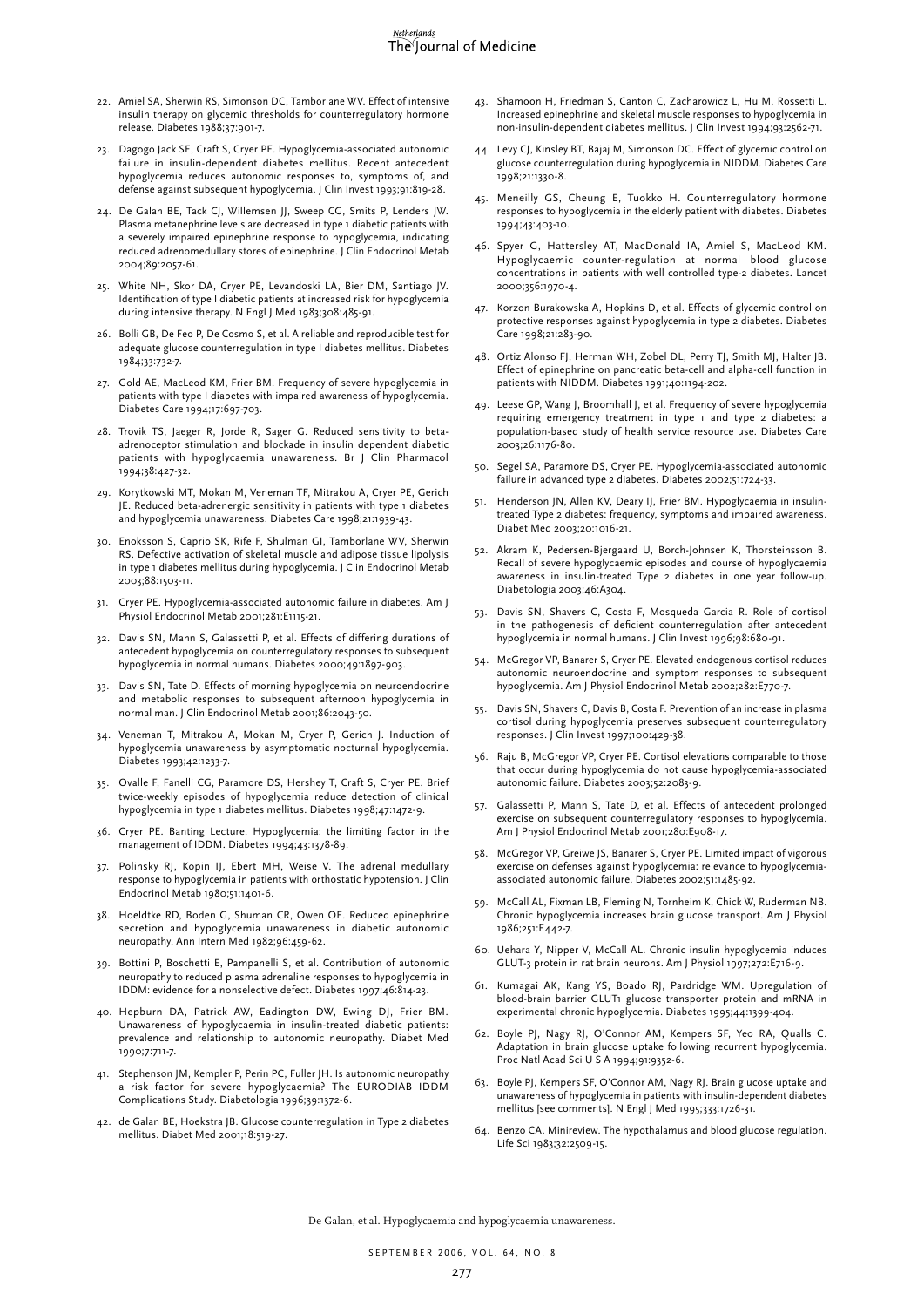- 65. Biggers DW, Myers SR, Neal D, et al. Role of brain in counterregulation of insulin-induced hypoglycemia in dogs. Diabetes 1989;38:7-16.
- 66. Frizzell RT, Jones EM, Davis SN, et al. Counterregulation during hypoglycemia is directed by widespread brain regions. Diabetes 1993;42:1253-61.
- 67. McCrimmon RJ, Jacob RJ, Fan X, McNay EC, Sherwin RS. Effects of recurrent antecedent hypoglycaemia and chronic hyperglycaemia on brainstem extra-cellular glucose concentrations during acute hypoglycaemia in conscious diabetic BB rats. Diabetologia 2003;46:1658-61.
- 68. McNay EC, Sherwin RS. Effect of recurrent hypoglycemia on spatial cognition and cognitive metabolism in normal and diabetic rats. Diabetes 2004;53:418-25.
- 69. Segel SA, Fanelli CG, Dence CS, et al. Blood-to-brain glucose transport, cerebral glucose metabolism, and cerebral blood flow are not increased after hypoglycemia. Diabetes 2001;50:1911-7.
- 70. Bingham EM, Dunn JT, Smith D, et al. Differential changes in brain glucose metabolism during hypoglycaemia accompany loss of hypoglycaemia awareness in men with type 1 diabetes mellitus. An <sup>11C</sup>-3-O-methyl-D-glucose PET study. Diabetologia 2005;48:2080-9.
- 71. Fagius J, Berne C. Changes of sympathetic nerve activity induced by 2 deoxy-D- glucose infusion in humans. Am J Physiol 1989;256:E714-20.
- 72. Amiel SA, Archibald HR, Chusney G, Williams AJ, Gale EA. Ketone infusion lowers hormonal responses to hypoglycaemia: evidence for acute cerebral utilization of a non-glucose fuel. Clin Sci Colch 1991;81:189-94.
- 73. Maran A, Cranston I, Lomas J, Macdonald I, Amiel SA. Protection by lactate of cerebral function during hypoglycaemia [see comments]. Lancet 1994;343:16-20.
- 74. Veneman T, Mitrakou A, Mokan M, Cryer P, Gerich J. Effect of hyperketonemia and hyperlacticacidemia on symptoms, cognitive dysfunction, and counterregulatory hormone responses during hypoglycemia in normal humans. Diabetes 1994;43:1311-7.
- 75. Bischof MG, Mlynarik V, Brehm A, et al. Brain energy metabolism during hypoglycaemia in healthy and type 1 diabetic subjects. Diabetologia 2004;47:648-51.
- 76. De Galan BE, Van der Graaf M, Klomp D, Parkes LM, Heerschap A, Tack CJ. Feasibility study on the use of MRS to investigate human brain metabolism in vivo during hypoglycemia. Diabetes 2005;54:A155.
- 77. Cryer PE. Hypoglycaemia: The limiting factor in the glycaemic management of Type I and Type II Diabetes\*. Diabetologia 2002;45:937-48.
- 78. Tattersall RB, Gill GV. Unexplained deaths of type 1 diabetic patients. Diabet Med 1991;8:49-58.
- 79. Campbell I. Dead in Bed Syndrome A New Manifestation of Nocturnal Hypoglycemia. Diabet Med 1991;8:3-4.
- 80. Robinson RT, Harris ND, Ireland RH, MacDonald IA, Heller SR. Changes in cardiac repolarization during clinical episodes of nocturnal hypoglycaemia in adults with Type 1 diabetes. Diabetologia 2004;47:312-5.
- 81. Lindstrom T, Jorfeldt L, Tegler L, Arnqvist HJ. Hypoglycaemia and cardiac arrhythmias in patients with type 2 diabetes mellitus. Diabet Med 1992;9:536-41.
- 82. Agardh CD, Rosen I, Ryding E. Persistent vegetative state with high cerebral blood flow following profound hypoglycemia. Ann Neurol 1983;14:482-6.
- 83. Chalmers J, Risk MT, Kean DM, Grant R, Ashworth B, Campbell IW. Severe amnesia after hypoglycemia. Clinical, psychometric, and magnetic resonance imaging correlations. Diabetes Care 1991;14:922-5.
- 84. Perros P, Sellar RJ, Frier BM. Chronic pontine dysfunction following insulin-induced hypoglycemia in an IDDM patient. Diabetes Care 1994;17:725-7.
- 85. Casey E, Evans A, Krentz A, Watkins P, Hopkins D. Central pontine myelinolysis. An unusual complication of diabetes. Diabetes Care 1999;22:998-1000.
- 86. Musen G, Lyoo IK, Sparks CR, et al. Effects of type 1 diabetes on gray matter density as measured by voxel-based morphometry. Diabetes 2006;55:326-33.
- 87. Langan SJ, Deary IJ, Hepburn DA, Frier BM. Cumulative cognitive impairment following recurrent severe hypoglycaemia in adult patients with insulin-treated diabetes mellitus. Diabetologia 1991;34:337-44.
- 88. Reichard P, Pihl M, Rosenqvist U, Sule J. Complications in IDDM are caused by elevated blood glucose level: the Stockholm Diabetes Intervention Study (SDIS) at 10-year follow up. Diabetologia 1996;39:1483-8.
- 89. Effects of intensive diabetes therapy on neuropsychological function in adults in the Diabetes Control and Complications Trial. Ann Intern Med 1996;124:379-88.
- 90. Austin EJ, Deary IJ. Effects of repeated hypoglycemia on cognitive function: a psychometrically validated reanalysis of the Diabetes Control and Complications Trial data. Diabetes Care 1999;22:1273-7.
- 91. Ferguson SC, Blane A, Perros P, et al. Cognitive ability and brain structure in type 1 diabetes: relation to microangiopathy and preceding severe hypoglycemia. Diabetes 2003;52:149-56.
- 92. Sima AA, Kamiya H, Li ZG. Insulin, C-peptide, hyperglycemia, and central nervous system complications in diabetes. Eur J Pharmacol 2004;490:187-97.
- 93. Pedersen-Bjergaard U, Pramming S, Thorsteinsson B. Recall of severe hypoglycaemia and self-estimated state of awareness in type 1 diabetes. Diabetes Metab Res Rev 2003;19:232-40.
- 94. Banarer S, Cryer PE. Sleep-related hypoglycemia-associated autonomic failure in type 1 diabetes - Reduced awakening from sleep during hypoglycemia. Diabetes 2003;52:1195-203.
- 95. Chen M, Daly M, Williams N, Williams S, Williams C, Williams G. Noninvasive detection of hypoglycaemia using a novel, fully biocompatible and patient friendly alarm system. BMJ 2000;321:1565-6.
- 96. Stocks AE. Can dogs help patients with hypoglycaemia? Diabetologia 2002;45:A79.
- 97. Fanelli CG, Epifano L, Rambotti AM, et al. Meticulous prevention of hypoglycemia normalizes the glycemic thresholds and magnitude of most of neuroendocrine responses to, symptoms of, and cognitive function during hypoglycemia in intensively treated patients with short-term IDDM. Diabetes 1993;42:1683-9.
- 98. Dagogo Jack S, Rattarasarn C, Cryer PE. Reversal of hypoglycemia unawareness, but not defective glucose counterregulation, in IDDM. Diabetes 1994;43:1426-34.
- 99. Cranston I, Lomas J, Maran A, Macdonald I, Amiel SA. Restoration of hypoglycaemia awareness in patients with long- duration insulindependent diabetes. Lancet 1994;344:283-7.
- 100. Fritsche A, Stefan N, Haring H, Gerich J, Stumvoll M. Avoidance of hypoglycemia restores hypoglycemia awareness by increasing beta-adrenergic sensitivity in type 1 diabetes. Ann Intern Med 2001;134:729-36.
- 101. Cryer PE. Hypoglycaemia: The limiting factor in the glycaemic management of Type I and Type II Diabetes\*. Diabetologia 2002;45:937-48.
- 102. Jorgensen HV, Pedersen-Bjergaard U, Rasmussen AK, Borch-Johnsen K. The impact of severe hypoglycemia and impaired awareness of hypoglycemia on relatives of patients with type 1 diabetes. Diabetes Care 2003;26:1106-9.
- 103. Anderson JH Jr, Brunelle RL, Koivisto VA, Trautmann ME, Vignati L, DiMarchi R. Improved mealtime treatment of diabetes mellitus using an insulin analogue. Multicenter Insulin Lispro Study Group. Clin Ther 1997;19:62-72.
- 104. Brunelle BL, Llewelyn J, Anderson JH, Jr., Gale EA, Koivisto VA. Metaanalysis of the effect of insulin lispro on severe hypoglycemia in patients with type 1 diabetes. Diabetes Care 1998;21:1726-31.
- 105. Home PD, Lindholm A, Riis A. Insulin aspart vs. human insulin in the management of long-term blood glucose control in Type 1 diabetes mellitus: a randomized controlled trial. Diabet Med 2000;17:762-70.
- 106. Lalli C, Ciofetta M, Del Sindaco P, et al. Long-term intensive treatment of type 1 diabetes with the short-acting insulin analog lispro in variable combination with NPH insulin at mealtime. Diabetes Care 1999;22:468-77.
- 107. Wang F, Carabino JM, Vergara CM. Insulin glargine: a systematic review of a long-acting insulin analogue. Clin Ther 2003;25:1541-77, discussion.